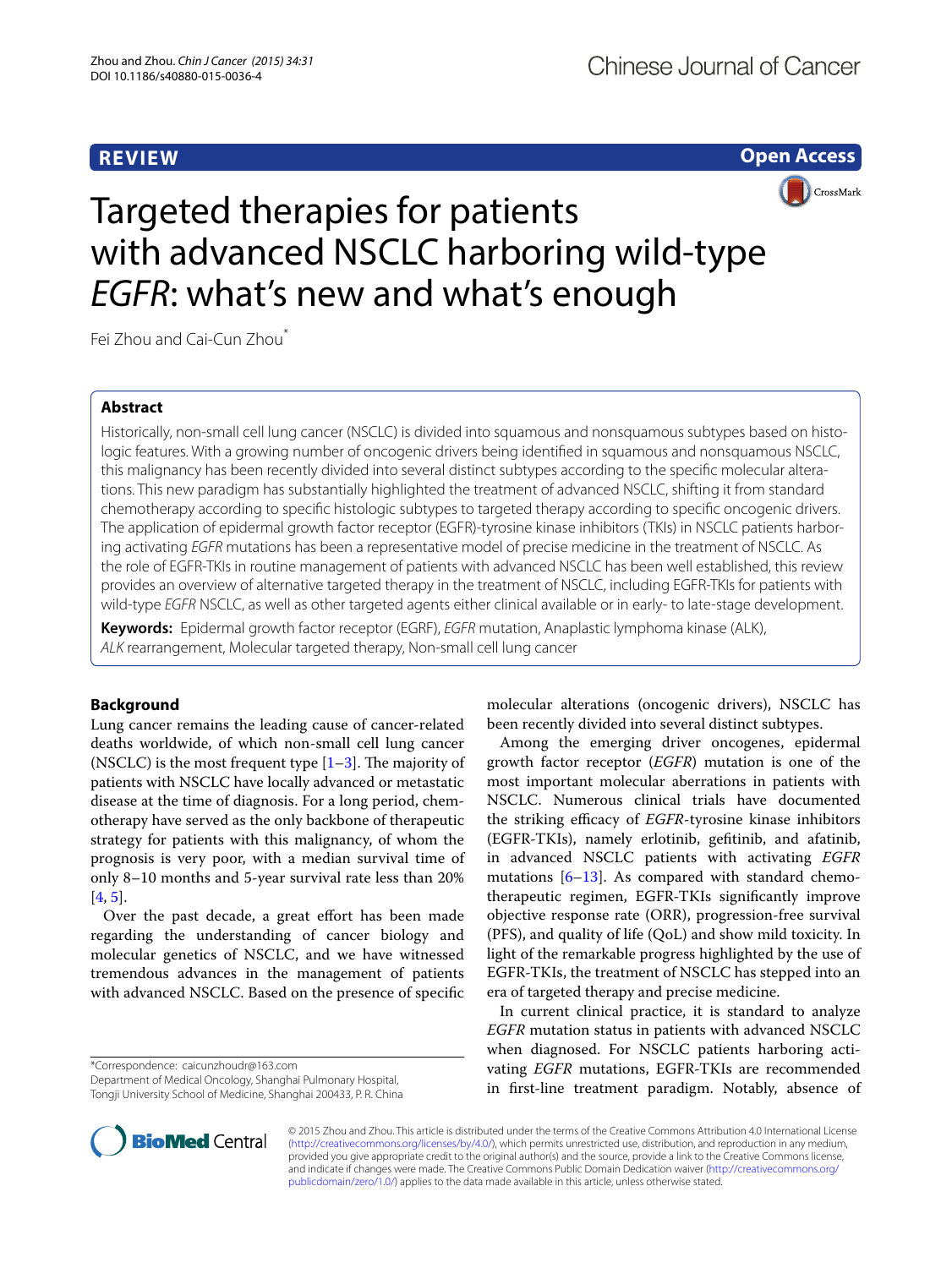activating *EGFR* mutation does not imply that chemotherapy remains the only option for patients with wildtype *EGFR* NSCLC. It is intriguing that even in patients with wild-type *EGFR* NSCLC, a considerable proportion of patients may still achieve clinical benefit from EGFR-TKI treatment. Moreover, recent advances in the development of molecular classification of NSCLC have revealed that the majority of driver oncogenes in NSCLC are mutually exclusive of other genetic abnormalities. Therefore, further molecular analysis of wild-type *EGFR* NSCLC might identify additional driver oncogenes (i.e., anaplastic lymphoma kinase [*ALK*], c-ros oncogene 1 [*ROS1*] or rearranged during transfection [*RET*] rearrangement, proto-oncogene protein c-met [*MET*] amplification, human epidermal growth factor receptor 2 [*HER2*] mutation or amplification, v-Raf murine sarcoma viral oncogene homolog B1 [*BRAF*] mutation, fibroblast growth factor receptor 1 [*FGFR1*] amplifications, and discoidin domain receptor-2 [*DDR2*] mutations) and provide alternative targeted therapies.

As the role of EGFR-TKIs in routine management of advanced NSCLC patients harboring activating *EGFR* mutations have been well established, this review focuses on alternative targeted therapy in the treatment of NSCLC, including EGFR-TKIs for patients with wildtype *EGFR* NSCLC. Other targeted agents either clinical available or in early- to late-stage clinical trials will also be discussed.

#### **EGFR‑TKIs in patients with wild‑type** *EGFR* **NSCLC**

Clear evidence has demonstrated that EGFR-TKIs should not be used in first-line treatment paradigm in patients with wild-type *EGFR* NSCLC [\[14](#page-7-1)]. In the landmark BR.21 study [\[15](#page-7-2)], erlotinib significantly prolonged both PFS (2.2 versus 1.8 months; hazard ratio [HR], 0.61; 95% confidence interval [CI], 0.51–0.74; *P* < 0.001) and overall survival (OS, 6.7 versus 4.7 months; HR, 0.70; 95% CI, 0.58–0.85; *P* < 0.001) compared with placebo in previously treated patients with advanced NSCLC. The INTEREST [[16\]](#page-7-3) and TITAN [[17](#page-7-4)] studies further demonstrated that EGFR-TKIs are not inferior standard second-line chemotherapy (docetaxel or pemetrexed) for unselected NSCLC patients. What is the role of EGFR-TKIs as second-line therapy for patients with wild-type *EGFR* NSCLC?

The TAILOR study addressed this issue. In TAI-LOR study [[18\]](#page-7-5), patients assigned to the chemotherapy arm (docetaxel) experienced a statistically significant improvement in PFS (2.9 versus 2.4 months; HR, 0.71; 95% CI, 0.53–0.92; *P* = 0.02) and OS (8.2 versus 5.4 months; HR, 0.73; 95% CI, 0.53–1.00; *P* = 0.05) compared with erlotinib in second-line therapy for patients with advanced wild-type *EGFR* NSCLC. The DELTA study and CTONG0806 studies consistently supported the conclusions of the TAILOR study. In DELTA study [\[19](#page-7-6)], erlotinib was significantly inferior to docetaxel in terms of PFS (1.3 versus 2.9 months; HR, 1.45; 95% CI, 1.09–1.94;  $P = 0.01$ ) and ORR (5.6% versus 20.0%, *P* < 0.01) in patients with wild-type *EGFR* NSCLC. In CTONG0806 study [[20](#page-7-7)], patients assigned to the chemotherapy arm (pemetrexed) experienced a statistically significant improvement in PFS (4.8 versus 1.6 months; HR, 0.54; 95% CI, 0.40-0.75; *P* < 0.001) and a trend toward improvement in OS (12.4 versus 9.6 months; HR, 0.72, 95% CI 0.49–1.04;  $P = 0.077$ ) compared with gefitinib in second-line therapy for patients with advanced nonsquamous NSCLC harboring wild-type *EGFR* mutations (Table [1](#page-1-0)). Moreover, a recent meta-analysis including 1,605 patients with wild-type *EGFR* NSCLC in 11 trials demonstrated that chemotherapy showed a superiority in terms of PFS (HR, 1.84; 95% CI, 1.35–2.52) and ORR (16.8 versus 7.2%; relative risk, 1.11; 95% CI, 1.02–1.21) compared with EGFR-TKIs [[21](#page-7-8)].

Do these results mean that EGFR-TKIs should be absolutely banned in patients with wild-type *EGFR* NSCLC? Not necessary. In clinical practice, a considerable proportion of patients with wild-type *EGFR* NSCLC may achieve clinical benefit from EGFR-TKIs. Therefore, to discover

<span id="page-1-0"></span>**Table 1 EGFR-TKIs versus chemotherapy as second-line treatment for advanced NSCLC patients harboring wild-type**  *EGFR* **mutations**

| <b>Trial</b>  | <b>Detection technique</b> | <b>Treatment</b> | PFS (months) | <b>HR for PFS (95% CI)</b> | OS (months) | <b>HR for OS (95% CI)</b> | Reference |
|---------------|----------------------------|------------------|--------------|----------------------------|-------------|---------------------------|-----------|
| <b>TAILOR</b> | Sequencing                 | Erlotinib        | 2.4          | $0.71(0.53 - 0.95)$        | 5.4         | $0.73(0.53 - 1.00)$       | $[18]$    |
|               |                            | Docetaxel        | 2.9          |                            | 8.2         |                           |           |
| <b>DELTA</b>  | PCR-based methods          | Frlotinib        | $\cdot$ 3    | $1.45(1.09 - 1.94)$        | 9.0         | $0.98(0.69 - 1.39)$       | $[19]$    |
|               |                            | Docetaxel        | 2.9          |                            | 10.1        |                           |           |
| CTONG0806     | DNA sequencing             | Gefitinib        | .7           | $0.53(0.38 - 0.75)$        | 9.6         | $0.72(0.49 - 1.04)$       | $[20]$    |
|               | <b>ARMS</b>                | Pemetrexed       | 5.6          |                            | 12.4        |                           |           |

*EGFR* epidermal growth factor receptor, *TKIs* tyrosine kinase inhibitors, *NSCLC* non-small cell lung cancer, *PCR* polymerase chain reaction, *ARMS* Scorpion amplification refractory mutation system, *PFS* progression-free survival, *HR* hazard ratio, *CI* confidence interval, *OS* overall survival.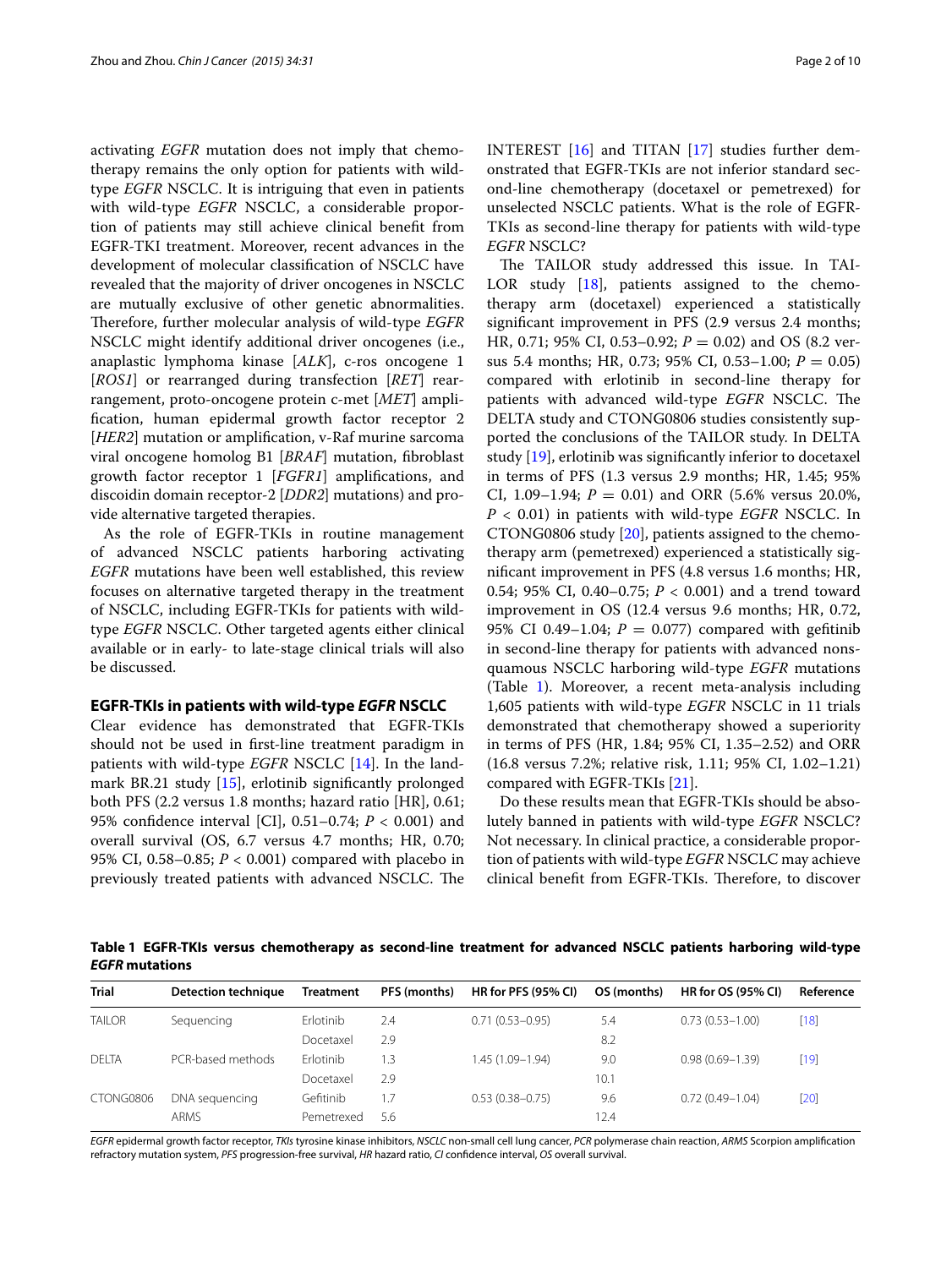the potential mechanism or to identify applicable population who may benefit from EGFR-TKIs is of clinical value, especially for patients who do not have specific molecular alterations. The clinically validated, serum-based protein test called VeriStrat (Biodesix, Broomfield, CO, USA) may be a promising strategy to achieve this goal. The PROSE study was to prospectively evaluate the predictive utility of VerStrat on the survival of NSCLC patients treated with second-line erlotinib or chemotherapy [\[22](#page-7-9)]. Patients were classified into Good and Poor groups based on VerStrat. In VerStrat Good group of NSCLC patients with wild-type or unknown status *EGFR*, the OS was not different between the patients treated with chemotherapy and those treated with erlotinib (10.9 versus 11.0 months; HR, 1.06; 95% CI, 0.77–1.46; *P* = 0.714), suggesting that EGFR-TKIs could be a rational choice for this subpopulation in second-line setting. Recently, Li et al. [[23\]](#page-7-10) reported that patients with higher microRNA-200c expression achieved longer PFS (5.0 versus 1.2 months; HR, 0.38; 95% CI, 0.21–0.70, *P* = 0.002) and OS (9.6 versus 5.0 months; HR, 0.54; 95% CI, 0.30–0.96, *P* = 0.035) than those with lower microRNA-200c expression in patients with wild-type *EGFR* NSCLC. Ren et al. [[24](#page-7-11)] more recently found that patients with epithelial phenotype responded better to EGFR-TKIs than those with epithelial-to-mesenchymal or mesenchymal phenotype in patients with wild-type *EGFR* NSCLC in terms of PFS (4.4 versus 1.9 versus 1.0 months, *P* < 0.001) and OS (11.5 versus 8.9 versus 4.9 months, *P* < 0.001). In a recent study by Toffalorio et al. [\[25\]](#page-7-12), among patients with wild-type *EGFR* NSCLC, 13 patients with high polysomy of chromosome 7 received erlotinib, in which the disease control rate was as high as 76.9% (1 patient with complete response, 4 patients with partial response, and 5 patients with stable disease); the mean time-to-progression in this subpopulation was 9 months, suggesting a potential role of high polysomy of chromosome 7 as a useful biomarker to identify patients harboring wild-type *EGFR* mutations who may benefit from EGFR-TKIs. The survival in aforementioned subpopulations, namely wild-type *EGFR* NSCLC patients with higher microRNA-200c expression, epithelial phenotype, or high polysomy of chromosome 7 is promising, and it deserves further investigation in these subpopulations.

#### *EGFR* **mutation detection methods**

Interestingly, in the CTONG0806 study [[20](#page-7-7)], compared with Scorpion amplification refractory mutation system (ARMS) method, false negative rate of DNA sequencing was 29.6% (32/108). The ORR of patients treated with gefitinib in ARMS mutation-positive group was higher than that in ARMS mutation-negative group (38.5 versus 10.5%,  $P = 0.09$ . Consequently, the results of

CTONG0806 study raised a controversial issue in clinical practice: which method should be used to detect *EGFR* mutations?

Among a variety of methods used for *EGFR* mutation genotyping, Sanger sequencing has been the most widely used method, which is often considered the "gold standard'' for *EGFR* mutation testing [\[26\]](#page-7-13). However, Sanger sequencing is recommended when the percentage of tumor cell contents in the sample is at least 50% [\[27](#page-7-14)]. Hence, Sanger sequencing may offer limited sensitivity, and false negative results can occur more frequently in small biopsy samples without sufficient tumor cell contents or high-quality DNA. Immunohistochemistry (IHC) assay using commercially available mutation-specific rabbit monoclonal antibodies directly against two major forms of *EGFR* mutations, namely deletions in exon 19 and L858R point mutation, demonstrated a high concordance with Sanger sequencing, with an excellent sensitivity of 92% and specificity of 99% [[28\]](#page-7-15). Although mutation-specific IHC has been demonstrated to be a rapid, sensitive, and cost-effective method for detecting the two predefined *EGFR* mutations [\[29](#page-7-16)[–32](#page-7-17)], even in small bronchial biopsy samples [\[33](#page-7-18)], other uncommon *EGFR* mutations, including T790M mutations, cannot be detected by the mutation-specific antibodies; it is currently lack of sufficient data to make an evidence-based recommendation for the use of IHC assay for *EGFR* mutation detection [\[27](#page-7-14), [34](#page-7-19)]. A number of polymerase chain reaction (PCR)-based assays have also been employed for *EGFR* mutation testing, including ARMS (DxS, Manchester, UK) [\[35](#page-7-20)], cationic conjugated polymer (CCP)-based fluorescence resonance energy transfer (FRET) [[36\]](#page-7-21), peptide nucleic acid-locked nucleic acid (PNA-LNA) PCR clamp (Stratagene, La Jolla, CA, USA) [[37\]](#page-7-22), denaturing high-performance liquid chromatography (HPLC) (Transgenomic, Omaha, NE, USA) [\[38](#page-7-23)], MassARRAY System (Sequenom Inc., San Diego, CA, USA) [[39\]](#page-7-24), SNaPshot assay (Applied Biosystems, Life Technologies, Foster, CA, USA) [\[40,](#page-7-25) [41\]](#page-7-26), and TaqMan Mutation Detection Assay (Applied Biosystems, Life Technologies, Foster, CA, USA) [\[42](#page-7-27)]. Compared with Sanger sequencing, the PCR-based assays are rapid and more sensitive and have ability to detect a mutant *EGFR* sequence in small biopsy specimens containing less that 10% mutated DNA, including cell block samples [[43\]](#page-8-0). The main theoretical drawback of these PCR-based assays is their inability to detect some of the rare *EGFR* mutations which are detectable by direct sequencing [[44\]](#page-8-1).

As mentioned above, each method for *EGFR* mutation testing has its own strengths and limitations. In general, for samples with high tumor cell contents, the majority genotyping methods are suitable; however, for samples without sufficient tumor cell contents, more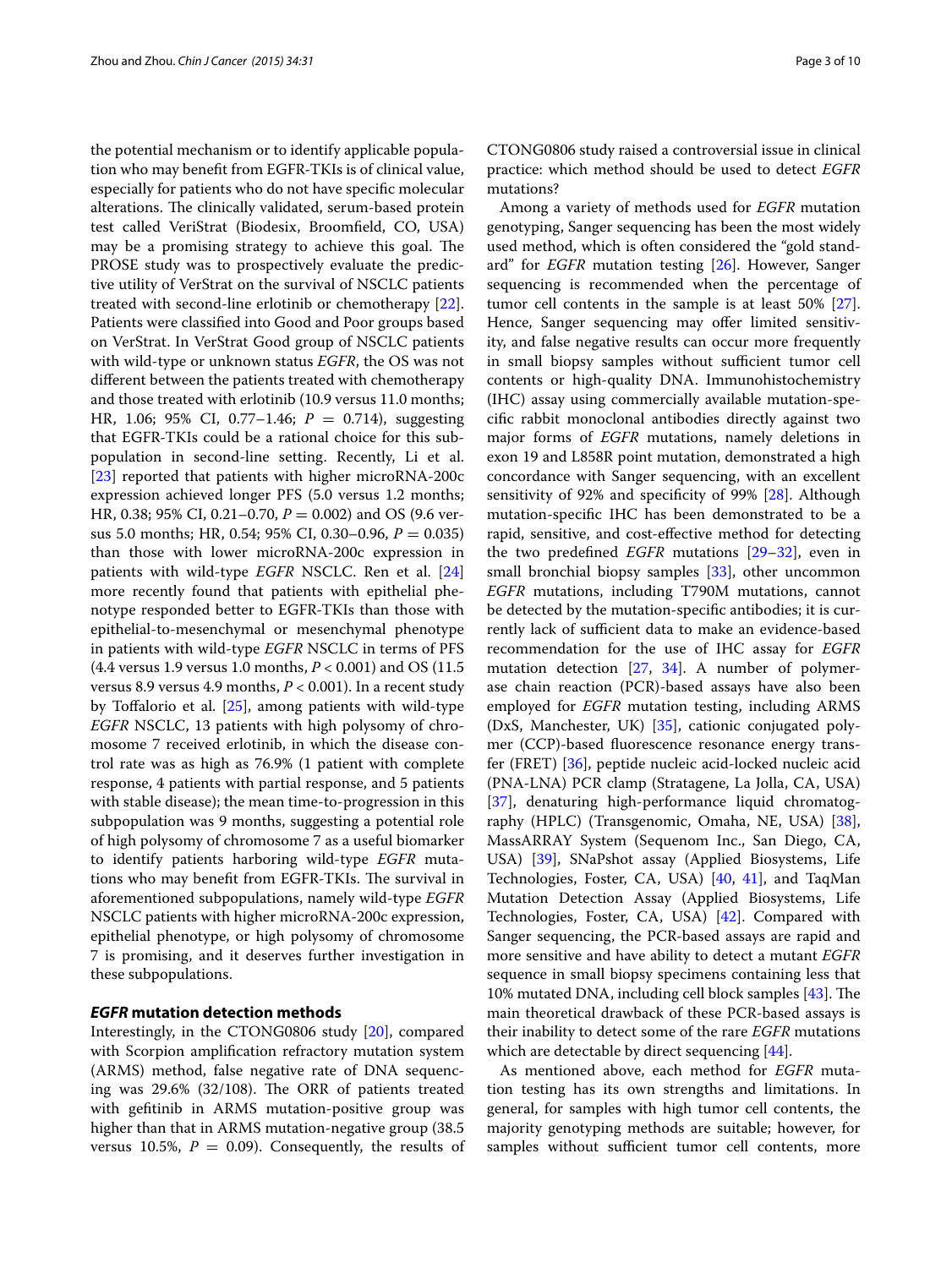sensitive methods are preferable. Furthermore, the choice of method in clinical practice should be made based on the testing laboratory's expertise, detection instrument, and the detection purpose.

Coming back to our topic, which method should be used to confirm a "true" wild-type *EGFR* mutation? Notably, patients with a low abundance of *EGFR* mutations (ARMS positive but sequencing negative) achieved more clinical benefits from EGFR-TKIs than those with wild-type *EGFR* NSCLC (both ARMS and sequence negative) with respect to both PFS and OS [\[45\]](#page-8-2). Similar survival benefit trend was also observed in the CTONG0806 study [[20\]](#page-7-7). Since patients with a low abundance of *EGFR* mutations may achieve more clinical benefits from EGFR-TKI treatment, more sensitive and advanced assays, such as droplet-digital PCR (next-generation quantitative PCR) or next-generation sequencing [\[46](#page-8-3), [47\]](#page-8-4), may be a preferable option to more accurately evaluate *EGFR* mutation status and confirm "true" wild-type *EGFR* NSCLC.

#### *ALK* **rearrangements**

The application of *ALK* inhibitors has been another representative model of targeted therapy in the treatment of NSCLC. *ALK* gene rearrangements were first identified in NSCLC in 2007 [\[48\]](#page-8-5). Crizotinib, an *ALK/ROS1/MET* multi-targeted TKI  $[49]$ , has been approved by the United State Food and Drug Administration (FDA) only 4 years after the first report of *ALK* rearrangement in NSCLC. *ALK* rearrangements occur in approximately 3–5% of NSCLC patients [\[50](#page-8-7)[–52](#page-8-8)], more common in patients with adenocarcinoma, younger patients, and never or light smokers as well as generally mutually exclusive with other identified oncogenic drivers. It was reported that the frequency of *ALK* rearrangement was as high as 33% in never or light smokers without *EGFR* mutations [\[50](#page-8-7)]. Hence, *ALK* rearrangements represent another distinct molecular subtype of NSCLC and serve as a novel molecular target in NSCLC, especially for patients who do not harbor activating *EGFR* mutations.

At present, the role of crizotinib in *ALK*-rearranged NSCLC as second- and first-line settings has been well established in two international, randomized phase III studies [[53,](#page-8-9) [54](#page-8-10)]. The PROFILE 1007 was a phase III study comparing crizotinib with docetaxel or pemetrexed in ALK-rearranged NSCLC as second-line setting [\[53](#page-8-9)]. In the PROFILE 1007 study, crizotinib yielded a significant improvement in PFS (7.7 versus 3.0 months; HR, 0.49; 95% CI, 0.37–0.64; *P* < 0.001), ORR (65 versus 20%,  $P < 0.001$ ), and global QoL as compared with chemotherapy [\[53](#page-8-9)]. Subsequent PROFILE 1014 study further confirmed the striking efficacy of crizotinib in *ALK*rearranged NSCLC as first-line treatment [[54\]](#page-8-10). In the

PROFILE 1014 study, 343 patients with *ALK*-rearranged nonsquamous NSCLC were randomly assigned to receive crizotinb (172 patients) or cisplatin plus pemetrexed (171 patients), the most effective chemotherapy regimen in patients with nonsquamous NSCLC. Again, crizotinib demonstrated a superiority over chemotherapy in PFS (10.9 versus 7.0 months; HR, 0.45; 95% CI, 0.35–0.60; *P* < 0.001) and ORR (74 versus 45%, *P* < 0.001) (Table [2](#page-4-0)) [[54\]](#page-8-10). In current clinical practice [[55\]](#page-8-11), crizotinib has been a standard care for patients with *ALK*-rearranged NSCLC, and *ALK* rearrangement should be routinely analyzed in patients with advanced NSCLC, particularly for patients with wild-type *EGFR* NSCLC.

Ceritinib (LDK378) is a selective, potent, next-generation *ALK* inhibitor. In a phase I study (ASCEND-1) [[56](#page-8-12)], ceritinib showed promising efficacy in patients with *ALK*-rearranged NSCLC who had been treated with crizotinib previously and who were crizotinib naïve. For patients who were crizotinib naive and treated with at least 400 mg of ceritinib daily, the ORR was 62%. Among patients who had previously received crizotinib, the ORR was 56% (95% CI, 45–67%). The median PFS was 7.0 months in the entire population, 6.9 months in the subgroup of patients who had progressed on crizotinib previously, and 10.4 months in the subgroup of patients who had not received crizotinib previously (Table [2](#page-4-0)). In contrast to crizotinib, ceritinib also showed activity in patients with brain metastases. The median PFS was 6.9 months in patients with central nervous system (CNS) metastases at baseline, which was similar to that in patients without CNS metastases (7.0 months). In light of the striking results of this phase I study, an expansion cohort trial including 180 *ALK*-rearranged NSCLC receiving ceritinib at the recommended dose (750 mg/day) has been reported at the 2014 American Society of Clinical Oncology (ASCO) Annual Meeting and the results were promising [[57](#page-8-13)].

Alectinib is another potent, second-generation *ALK* inhibitor. In a phase 1/2, single-arm, open-labelled study (AF-001JP) [[58](#page-8-14)], 93.5% (43/46) of patients with *ALK*rearranged NSCLC who had not received crizotinib previously achieved an objective response when receiving alectinib at the recommended dose (300 mg twice per day). Preclinical studies have demonstrated that alectinib is also active against crizotinib-resistant secondary *ALK* mutations (including L1196M, C1156Y, and F1174L) [[59\]](#page-8-15). In a more recent phase  $1/2$  study (AF-002JG) [\[60](#page-8-16)], alectinib showed remarkably efficacy in patients with *ALK*-rearranged NSCLC who had progressed on or were intolerant to crizotinib, with an ORR of 55% (24/44) (Table [2\)](#page-4-0). Among 21 patients with CNS metastases at baseline, 11 (52%) had an objective response.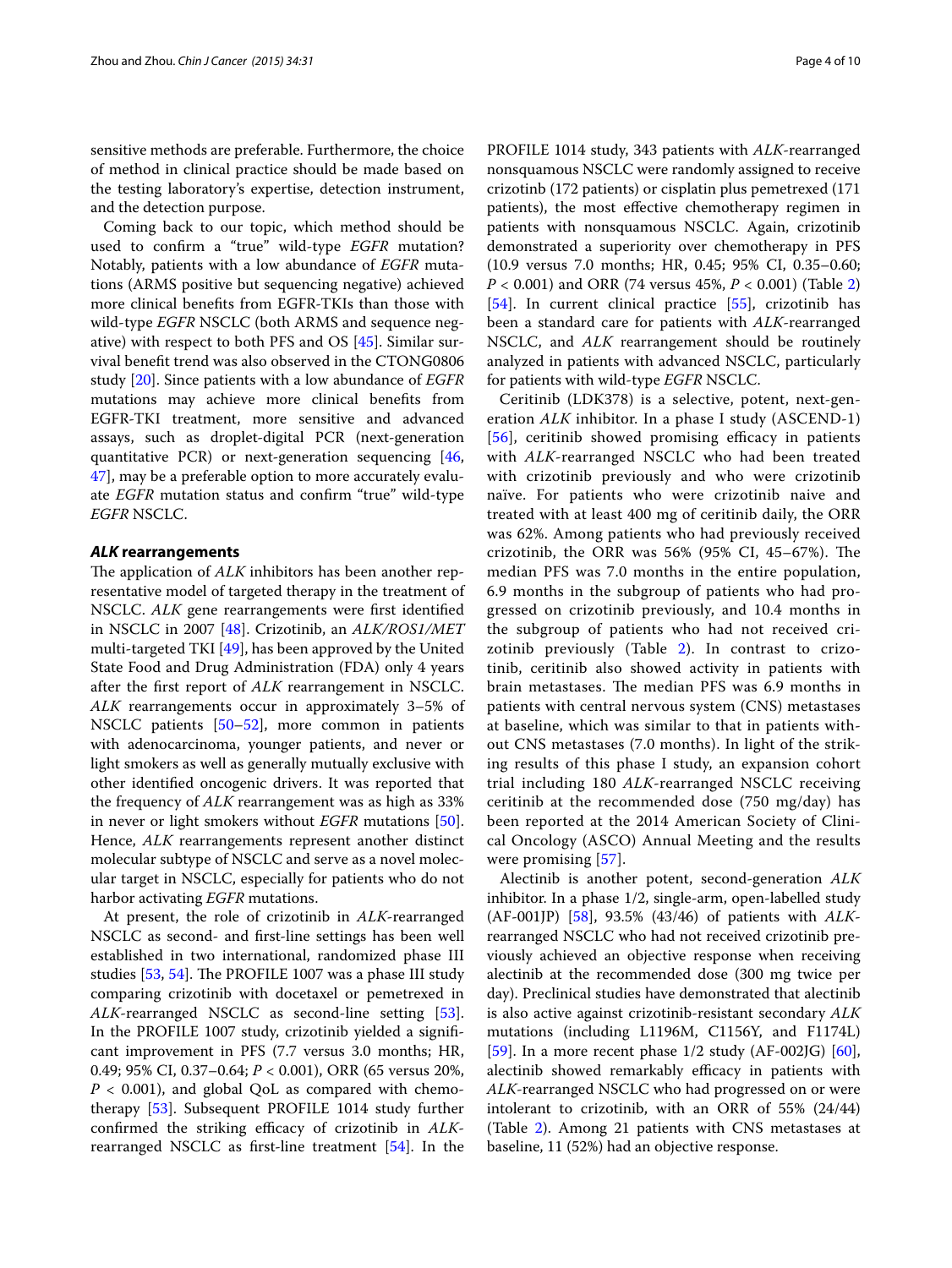|                  | <b>Target Agent</b> | Phase                                 | Eligibility                                  | <b>Number</b><br>of patients | <b>ORR (%)</b>                     |           | PFS (months) OS (months) References |        |
|------------------|---------------------|---------------------------------------|----------------------------------------------|------------------------------|------------------------------------|-----------|-------------------------------------|--------|
| ALK              | Crizotinib          | $\begin{array}{c} \hline \end{array}$ | Pretreated,<br>ALK-rearranged                | 347                          | 65                                 | 7.7       | 20.3                                | $[53]$ |
|                  | Crizotinib          | $\begin{array}{c} \hline \end{array}$ | Untreated,<br>ALK-rearranged                 | 343                          | 74                                 | 10.9      | <b>NR</b>                           | $[54]$ |
|                  | Ceritinib           |                                       | Pretreated,<br>ALK-rearranged                | 114 (at least<br>400 mg)     | 58 (overall popula-<br>tion)       | 7.0       | <b>NR</b>                           | $[56]$ |
|                  |                     |                                       |                                              |                              | 56 (crizotinib-<br>treated)        | 6.9       |                                     |        |
|                  |                     |                                       |                                              |                              | 62 (crizotinib-<br>naive)          | 10.4      |                                     |        |
|                  | Alectinib           | $\left\  - \right\ $                  | ALK-rearranged                               | 46                           | 93.5                               | <b>NR</b> | <b>NR</b>                           | $[58]$ |
|                  |                     |                                       | Al K inhibitor-naive                         |                              |                                    |           |                                     |        |
|                  | Alectinib           | $\left\  - \right\ $                  | ALK-rearranged,<br>crizotinib-<br>resistant  | 47                           | 55                                 | <b>NR</b> | <b>NR</b>                           | [60]   |
| ROS <sub>1</sub> | Crizotinib          |                                       | ROS1-rearranged                              | 50                           | 72                                 | 19.2      | <b>NR</b>                           | [61]   |
| <b>MET</b>       | Crizotinib          |                                       | MET-amplified                                | 13                           | 20 (intermediate<br>amplification) | <b>NR</b> | <b>NR</b>                           | [62]   |
|                  |                     |                                       |                                              |                              | 50 (high amplifica-<br>tion)       |           |                                     |        |
| <b>BRAF</b>      | Dabrafenib          | $\mathbf{I}$                          | BRAF <sup>V600E</sup> muta-<br>tion-positive | 17                           | 54                                 | <b>NR</b> | <b>NR</b>                           | $[63]$ |
| HER2             | Anti-HER2 agents    | Retrospec-<br>tive                    | HER2 mutation-<br>positive                   | 16                           | 50                                 | 5.1       | <b>NR</b>                           | $[64]$ |
| FGFR1            | <b>BGJ398</b>       |                                       | FGFR1-amplified                              | 17                           | 11.7                               | <b>NR</b> | <b>NR</b>                           | [65]   |

## <span id="page-4-0"></span>**Table 2 Published or presented studies with results in NSCLC patients treated with targeted agents beyond EGFR-TKIs**

*ALK* anaplastic lymphoma kinase, *ROS1* c-ros oncogene 1, *MET* proto-oncogene protein c-met, *BRAF* v-Raf murine sarcoma viral oncogene homolog B1, *HER2* human epidermal growth factor receptor 2, *FGFR1* fibroblast growth factor receptor 1, *ORR* objective response rate, *NR* not reported or not reached. Other abbreviations as in Table [1](#page-1-0).

The question of timing, preferable choice, and sequence of various *ALK* inhibitors in patients with *ALK*rearranged NSCLC has not yet been well answered to date. In a more recently retrospective study [\[66](#page-8-17)], sequential treatment with crizotinib and ceritinib yielded an impressive survival in *ALK*-rearranged NSCLC, with a PFS of 17.4 months and an OS of 49.4 months. Knowledge regarding the choice of *ALK* inhibitors will also be expanded from an ongoing, randomized phase 3 trial (NCT02075840), head-to-head comparing alectinib with crizotinib in previously untreated patients with advanced *ALK*-rearranged NSCLC.

## *ROS1* **rearrangements**

*ROS1* rearrangements define another distinct molecular subtype of NSCLC and have been identified as a novel oncogenic driver in the targeted therapy of NSCLC [[67\]](#page-8-18). Similar to the clinical features of *ALK*-rearranged NSCLC, *ROS1* rearrangement are more likely to be found in younger, never smokers with histologic diagnosis of adenocarcinoma, with an occurrence rate ranging from 1 to 2% [[67](#page-8-18)[–69](#page-8-19)]. In preclinical studies, crizotinib was active in cell lines harboring *ROS1* rearrangement [\[67](#page-8-18), [70\]](#page-8-20). In

a phase I study [\[61](#page-8-21)], 50 patients with *ROS1*-rearranged NSCLC were treated with crizotinib at the standard oral dose of 250 mg twice daily. The ORR was 72% (95% CI, 58–84%), and median PFS was 19.2 months (95% CI, 14.4 months to not reached) (Table [2\)](#page-4-0). Several phase II trials are underway to evaluate the safety and efficacy of crizotinib in advanced *ROS1*-rearranged NSCLC in East Asian patient population (NCT01945021) and in European patient population (NCT02183870). An openlabelled, multicenter, phase II trial assessing the efficacy of ceritinib (LDK378) in patients with *ROS1*-rearranged NSCLC is also ongoing (NCT01964157).

## *MET* **amplification**

*MET* gene, the only known receptor for hepatocyte growth factor, has been shown to be associated with acquired resistance to EGFR-TKIs in NSCLC patients [[71,](#page-8-22) [72](#page-8-23)]. Because the MET signaling pathway could crosstalk with other signaling receptors and *MET* amplification could be concomitant with other oncogenic drivers, the role of de novo *MET* amplification as primary oncogenic driver remains controversial in NSCLC. Recently, dramatic response to crizotinib in patients with de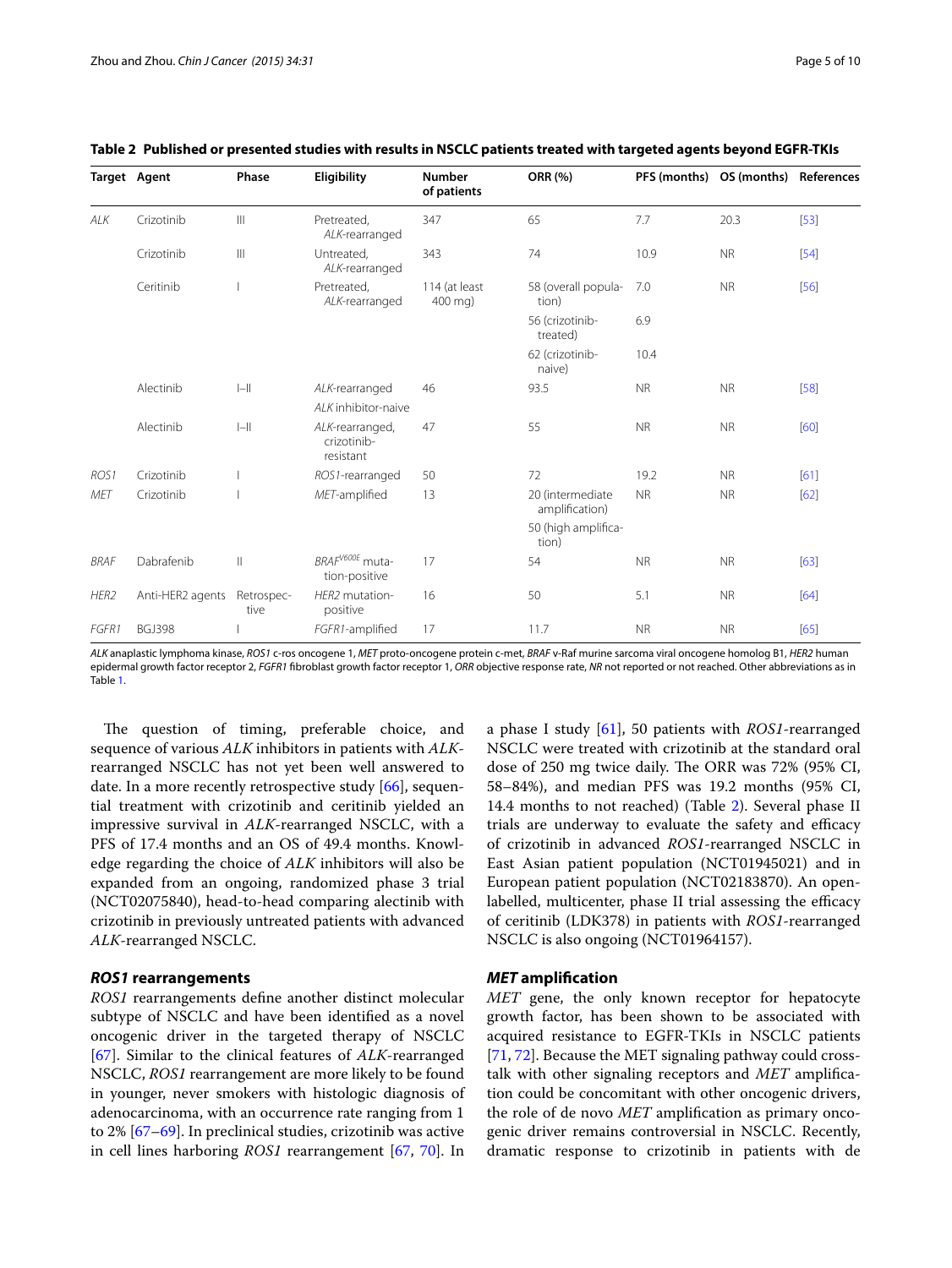novo *MET* amplification was observed in several case reports [\[73](#page-8-28), [74\]](#page-8-29). Notably, the reported patients were both absence of other known oncogenic drivers, such as *EGFR* mutations and *ALK/ROS1* rearrangement, suggesting that de novo *MET* amplification might be a primary oncogenic driver in a subtype of NSCLC. In a more recent phase I study [[62\]](#page-8-24), crizotinib showed antitumor activity in patients with *MET* amplification, especially in those with high *MET* amplification, with an ORR of 50% (3/6) (Table [2\)](#page-4-0). Several small-molecule inhibitor of *MET*, such as ARQ197 (NCT01244191, NCT01395758, and NCT00777309) and XL184 (NCT00596648), are also being evaluated in advanced NSCLC; however, the enrolled patients are not selected based on *MET* expression.

#### *RET* **rearrangements**

*RET* is a receptor tyrosine kinase that plays an important role in cell proliferation, neuronal navigation, cell migration, and cell differentiation [\[75](#page-8-30)]. Recently, *RET* rearrangements have been demonstrated to be a novel driver oncogene in a subtype of NSCLC [\[76\]](#page-8-31). In contrast to thyroid cancer, in which *RET* rearrangement is one of the most common molecular alterations and can be found in up to 80% of tumors [[77](#page-8-32)], *RET* rearrangements are present only in 1–2% of patients with NSCLC [[76,](#page-8-32) [78](#page-8-33)[–81\]](#page-8-34). *RET* rearrangements tended to occur in patients who were younger than 60 years, never-smokers, with early lymph node metastases, with poorly differentiated tumors, and with a solid-predominant subtype of tumor [\[76\]](#page-8-31). Vandetanib, a multi-tyrosine kinase inhibitor that inhibits vascular endothelial growth factor receptor (*VEGFR*), *EGFR*, and *RET,* showed dramatic efficacy in a patient with *RET* rearrangement [[82\]](#page-8-35). In contrast to previous studies that evaluated the role of vandetanib in unselected NSCLC, a phase II study is ongoing to investigate the efficacy and safety of vandetanib in patients with advanced NSCLC with *RET* rearrangements (NCT01823068). Cabozantinib, also a multi-kinase inhibitor and potent inhibitor of *RET*, demonstrated impressive activity in patients with *RET* fusion-positive lung adenocarcinoma [\[83](#page-8-36)]. The efficacy of cabozantinib in patients with advanced *RET* fusion-positive NSCLC is prospectively being evaluated in a phase II study (NCT01639508).

## *BRAF* **mutations**

*BRAF* belongs to the family of *RAF* kinases, which are intracellular effectors of the mitogen-activated protein kinase (MAPK) signaling cascade [[84\]](#page-8-37). *BRAF* mutations are generally mutually exclusive of *EGFR* mutations and proto-oncogene protein p21 (c-Ki-ras) (*KRAS*) mutations. In a retrospective analysis of 1,046 NSCLC patients in Caucasian population, *BRAF* mutations were present in 4.9% (36/739) of lung adenocarcinoma and 0.3%  $(1/307)$  of squamous cell carcinoma (SqCC) [\[85\]](#page-8-38). V600E *BRAF* mutation, a domain subtype of *BRAF* mutations, was significantly more common in females and was identified in 8.6% of female patients with adenocarcinoma, which is helpful to identify the enriched patient population for treatment with *BRAF* inhibitors. Dabrafenib is a potent and selective inhibitor of *BRAF* kinase activity. In interim analysis of a single-arm, phase II study, 17 pretreated NSCLC patients carrying V600E *BARF* mutations were treated with dabrafenib [[63\]](#page-8-25). The results were encouraging, with an ORR of 54% (7 patients with partial response) (Table [2](#page-4-0)). Dramatic response was also observed in several case reports of NSCLC patients harboring activating V600E *BRAF* mutations treated with vemurafenib, another inhibitor of *BRAF* kinase [\[86](#page-8-39)[–88\]](#page-9-0).

## *HER2* **mutations**

Similar to *EGFR*, *HER2* is also a member of the *ErbB* family of receptor tyrosine kinases. HER2-targeted agents, such as trastuzumab, pertuzumab, and lapatinib, represent a successful use of targeted therapy for breast cancer with *HER2* overexpression or amplification. However, these agents failed to demonstrate significant improvement in survival of NSCLC patients with *HER2* overexpression when administered as monotherapy or in combination with chemotherapy [[89](#page-9-1)-91]. Notably, several retrospective studies suggested that NSCLC patients with positive *HER2* mutations may benefit from HER2-targeted therapy [[64](#page-8-26), [92](#page-9-3)]. In a large retrospective study including 3,800 NSCLC patients, *HER2* mutations were present in 65 patients (1.7%) [\[64](#page-8-26)]. In 16 patients receiving subsequent 22 anti-HER2 therapies, 11 patients achieved partial response, with an ORR of 50% and a disease control rate of 82%. The PFS was also encouraging, as long as 5.1 months (Table [2](#page-4-0)). However, as aforementioned, *HER2* mutation is a rare event in lung cancer, with a prevalence of <2%, a little more frequently in those who are never smokers, adenocarcinoma patients, and females [[64](#page-8-26), [92](#page-9-3), [93](#page-9-4)].

#### *FGFR1* **amplifications**

The *FGFR* family of tyrosine kinase receptors comprises 4 highly conserved kinases (*FGFR1*-*4*) and plays a pivotal role in cancer cell proliferation, migration, angiogenesis, and patient survival [[94\]](#page-9-5). Among the 4 members, *FGFR1* amplifications seem to exist exclusively in SqCC, with a presence of about 19%, more common in smokers and patients with lymph node metastasis [[95](#page-9-6)]. Preliminary studies have demonstrated that focal *FGFR1* amplification was associated with response to treatment with *FGFR* inhibitors [[96](#page-9-7), [97](#page-9-8)]. In a phase I dose-escalation study, 21 patients with *FGFR1*-amplified SqCC received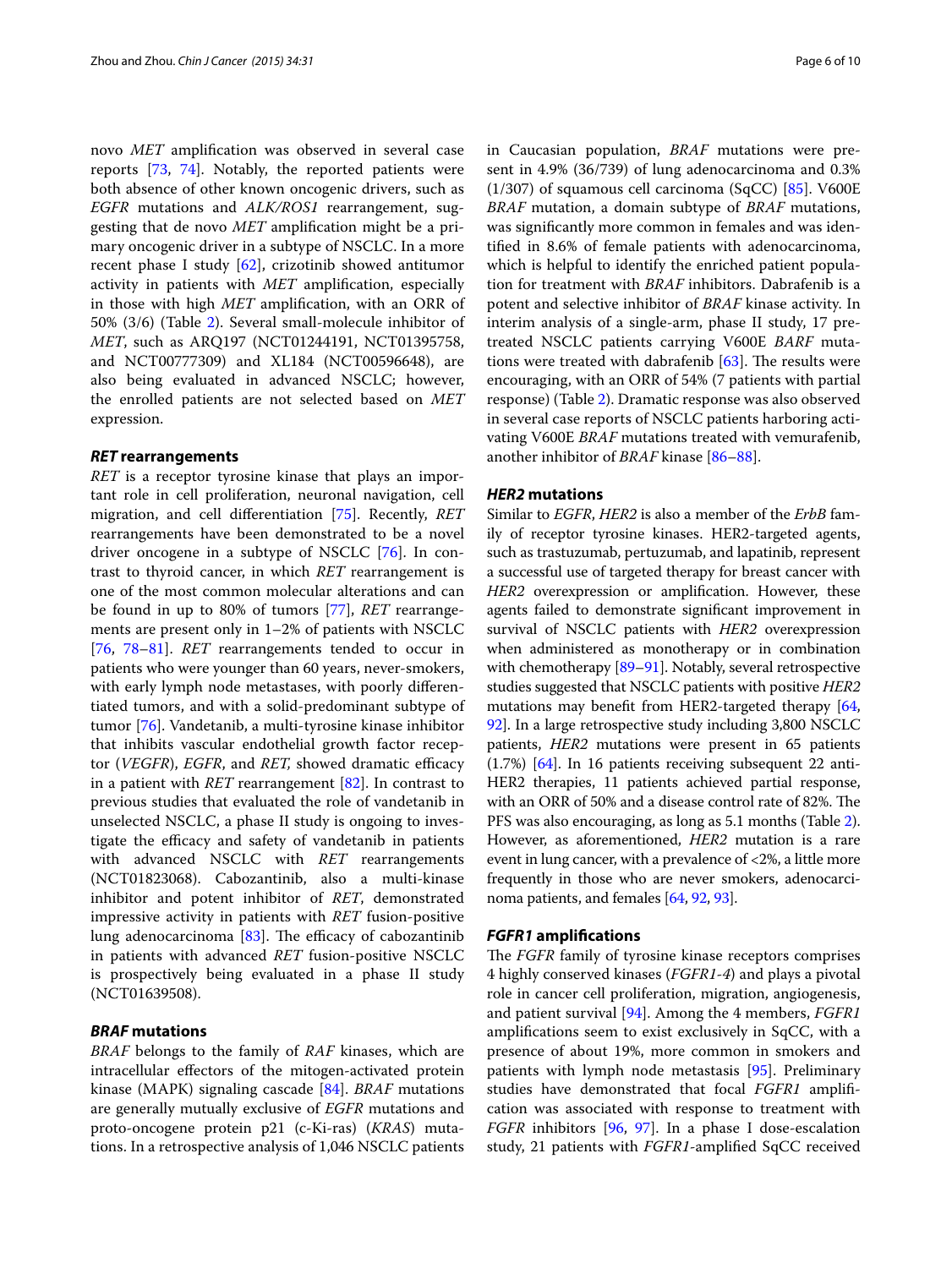treatment with a selective pan-FGFR inhibitor (BGJ398) [[65\]](#page-8-27). Among 17 evaluable patients at data cutoff, 2 patients achieved partial response and 3 patients had stable disease (Table [2\)](#page-4-0). A prospective clinical trial assessing the efficacy of ponatinib (a multi-kinase *FGFR* inhibitor) on advanced SqCC with *FGFR* kinase alterations is also underway (NCT01761747).

## *DDR2* **mutations**

The *DDR2* is a receptor tyrosine kinase, which acts as a collagen receptor and plays a role in cell migration, proliferation, and survival [[98](#page-9-9)]. A preliminary study demonstrated that *DDR2* mutations were present in 3.8% of patients with SqCC and that *DDR2* mutations were associated with response to dasatinib, a multi-kinase inhibitor that inhibits *DDR1* and *DDR2* [\[99\]](#page-9-10), suggesting *DDR2* mutations may be primary oncogenic driver in patients with SqCC. A phase II study is designed to evaluate the efficacy of dasatinib as first- or subsequentline therapy in SqCC patients harboring *DDR2* mutations (NCT01514864). However, this trial has been terminated due to the lack of efficacy and slow accrual.

#### **Conclusions and perspectives**

Historically, NSCLC is divided into squamous and nonsqumous types based on histologic features. With a growing number of new oncogenic drivers being identified in squamous and nonsqumous NSCLC, this malignancy has been divided into several distinct subtypes according to the specific molecular alterations. The tremendous advances of EGFR-TKIs represent a success of precise medicine in the treatment of NSCLC. Afterwards, this treatment paradigm of NSCLC has been substantially shifted. In current clinical practice, when a new NSCLC patient is diagnosed, every effort should be made to obtain a tumor sample for genotyping. For patients who have specific oncogenic alterations, matching targeted therapy would be a preferable treatment option. Notably, absence of *EGFR* mutations does not imply that classical chemotherapy remains the only treatment option. Publications also provide evidence to select appropriate patient population who might benefit from EGFR-TKIs even in patients with wild-type *EGFR* NSCLC. More importantly, because the majority of driver oncogenes in NSCLC are mutually exclusive of other genetic abnormalities, further molecular analysis of wild-type *EGFR* NSCLC might identify additional driver oncogenes and provide alternative targeted therapies. In addition, with the help of multiplex genotyping technique [\[100](#page-9-11)], it is being able to simultaneously identify multiple genes from one tumor sample. Therefore, we may not be entangled in deciding which oncogenic driver to detect in the near future.

On the other hand, identification of therapeutic targets for SqCC has lagged behind the advances in lung adenocarcinoma. Although plenty of the somatic molecular alterations have been identified in SqCC, targeted therapy for molecularly defined subtypes of SqCC according to specific oncogenic drivers is still underway. Encouragingly, recent advances in the development of immune therapy that blocks the immune checkpoints [\[101,](#page-9-12) [102](#page-9-13)], including programmed death-1 (PD-1) and programmed death-ligand 1/2 (PD-L1/2), highlight the essential role of immune therapy in the treatment of NSCLC in the future, especially for patients with SqCC [\[103\]](#page-9-14).

#### **Authors' contributions**

FZ and CCZ conceived of and designed the study, conducted the literature review, and drafted the manuscript. Both authors read and approved the final manuscript.

#### **Acknowledgements**

The authors have no support or funding to this research.

#### **Compliance with ethical guidelines**

#### **Competing interests**

The authors declare that they have no competing interests.

Received: 21 April 2015 Accepted: 25 June 2015 Published online: 18 July 2015

#### <span id="page-6-0"></span>**References**

- 1. Torre LA, Bray F, Siegel RL, Ferlay J, Lortet-Tieulent J, Jemal A. Global cancer statistics, 2012. CA Cancer J Clin. 2015;65(2):87–108.
- Siegel RL, Miller KD, Jemal A. Cancer statistics, 2015. CA Cancer J Clin. 2015;65(1):5–29.
- <span id="page-6-1"></span>3. Chen W, Zheng R, Zhang S, Zhao P, Li G, Wu L, et al. The incidences and mortalities of major cancers in China, 2009. Chin J Cancer. 2013;32(3):106–12.
- <span id="page-6-2"></span>4. Schiller JH, Harrington D, Belani CP, Langer C, Sandler A, Krook J, et al. Comparison of four chemotherapy regimens for advanced non-smallcell lung cancer. N Engl J Med. 2002;346(2):92–8.
- <span id="page-6-3"></span>5. Fossella F, Pereira JR, von Pawel J, Pluzanska A, Gorbounova V, Kaukel E, et al. Randomized, multinational, phase III study of docetaxel plus platinum combinations versus vinorelbine plus cisplatin for advanced non-small-cell lung cancer: the TAX 326 study group. J Clin Oncol. 2003;21(16):3016–24.
- <span id="page-6-4"></span>6. Wu YL, Zhou C, Hu CP, Feng J, Lu S, Huang Y, et al. Afatinib versus cisplatin plus gemcitabine for first-line treatment of Asian patients with advanced non-small-cell lung cancer harbouring EGFR mutations (LUX-Lung 6): an open-label, randomised phase 3 trial. Lancet Oncol. 2014;15(2):213–22.
- 7. Sequist LV, Yang JC, Yamamoto N, O'Byrne K, Hirsh V, Mok T, et al. Phase III study of afatinib or cisplatin plus pemetrexed in patients with metastatic lung adenocarcinoma with EGFR mutations. J Clin Oncol. 2013;31(27):3327–34.
- 8. Rosell R, Carcereny E, Gervais R, Vergnenegre A, Massuti B, Felip E, et al. Erlotinib versus standard chemotherapy as first-line treatment for European patients with advanced EGFR mutation-positive non-small-cell lung cancer (EURTAC): a multicentre, open-label, randomised phase 3 trial. Lancet Oncol. 2012;13(3):239–46.
- Han JY, Park K, Kim SW, Lee DH, Kim HY, Kim HT, et al. First-SIGNAL: first-line single-agent iressa versus gemcitabine and cisplatin trial in never-smokers with adenocarcinoma of the lung. J Clin Oncol. 2012;30(10):1122–8.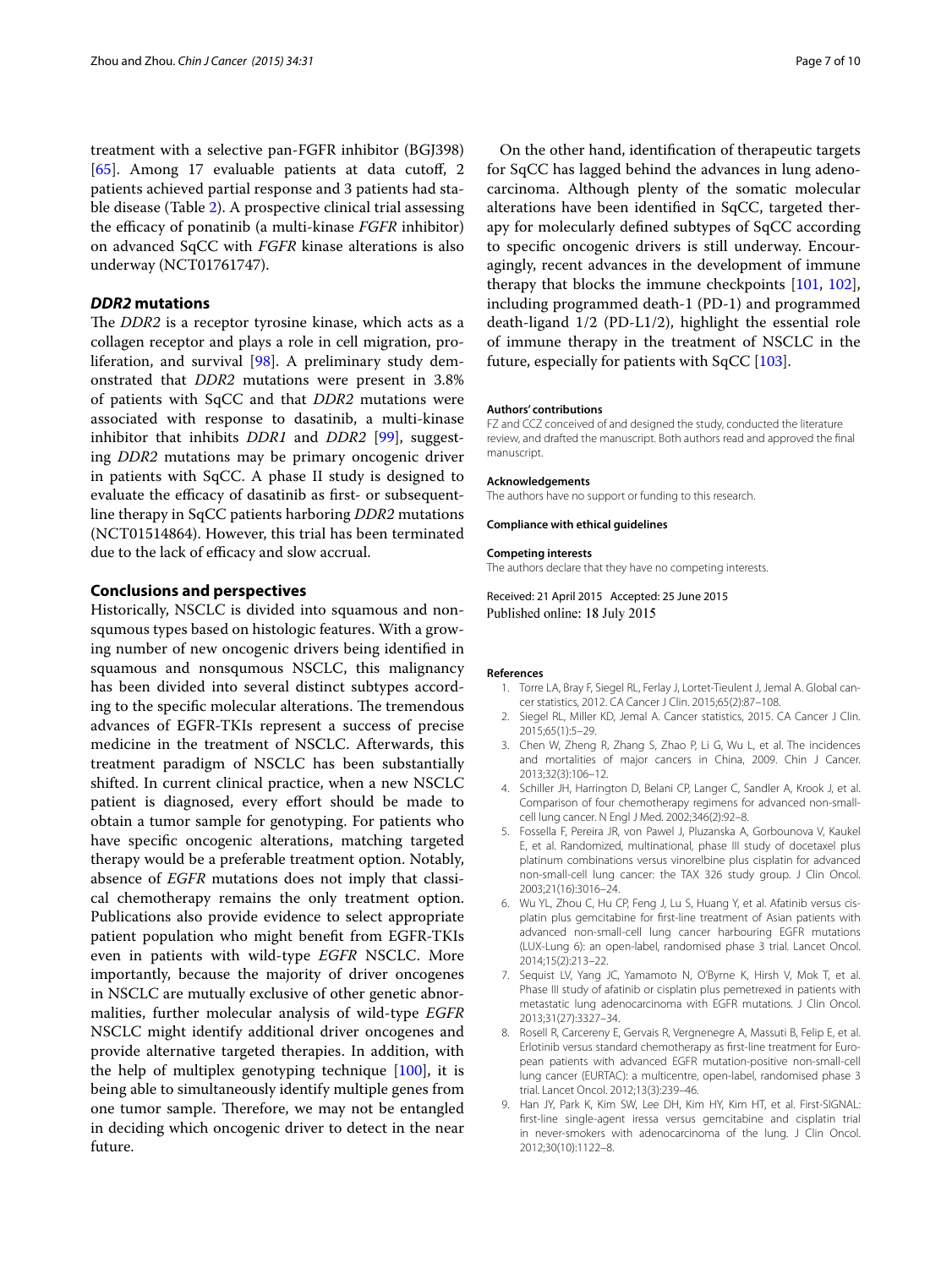- 10. Zhou C, Wu YL, Chen G, Feng J, Liu XQ, Wang C, et al. Erlotinib versus chemotherapy as first-line treatment for patients with advanced EGFR mutation-positive non-small-cell lung cancer (OPTIMAL, CTONG-0802): a multicentre, open-label, randomised, phase 3 study. Lancet Oncol. 2011;12(8):735–42.
- 11. Mitsudomi T, Morita S, Yatabe Y, Negoro S, Okamoto I, Tsurutani J, et al. Gefitinib versus cisplatin plus docetaxel in patients with non-smallcell lung cancer harbouring mutations of the epidermal growth factor receptor (WJTOG3405): an open label, randomised phase 3 trial. Lancet Oncol. 2010;11(2):121–8.
- 12. Maemondo M, Inoue A, Kobayashi K, Sugawara S, Oizumi S, Isobe H, et al. Gefitinib or chemotherapy for non-small-cell lung cancer with mutated EGFR. N Engl J Med. 2010;362(25):2380–8.
- <span id="page-7-0"></span>13. Mok TS, Wu YL, Thongprasert S, Yang CH, Chu DT, Saijo N, et al. Gefitinib or carboplatin-paclitaxel in pulmonary adenocarcinoma. N Engl J Med. 2009;361(10):947–57.
- <span id="page-7-1"></span>14. Gridelli C, Ciardiello F, Gallo C, Feld R, Butts C, Gebbia V, et al. First-line erlotinib followed by second-line cisplatin-gemcitabine chemotherapy in advanced non-small-cell lung cancer: the TORCH randomized trial. J Clin Oncol. 2012;30(24):3002–11.
- <span id="page-7-2"></span>15. Shepherd FA, Rodrigues Pereira J, Ciuleanu T, Tan EH, Hirsh V, Thongprasert S, et al. Erlotinib in previously treated non-small-cell lung cancer. N Engl J Med. 2005;353(2):123–32.
- <span id="page-7-3"></span>16. Kim ES, Hirsh V, Mok T, Socinski MA, Gervais R, Wu YL, et al. Gefitinib versus docetaxel in previously treated non-small-cell lung cancer (INTER-EST): a randomised phase III trial. Lancet. 2008;372(9652):1809–18.
- <span id="page-7-4"></span>17. Ciuleanu T, Stelmakh L, Cicenas S, Miliauskas S, Grigorescu AC, Hillenbach C, et al. Efficacy and safety of erlotinib versus chemotherapy in second-line treatment of patients with advanced, non-small-cell lung cancer with poor prognosis (TITAN): a randomised multicentre, openlabel, phase 3 study. Lancet Oncol. 2012;13(3):300–8.
- <span id="page-7-5"></span>18. Garassino MC, Martelli O, Broggini M, Farina G, Veronese S, Rulli E, et al. Erlotinib versus docetaxel as second-line treatment of patients with advanced non-small-cell lung cancer and wild-type EGFR tumours (TAI-LOR): a randomised controlled trial. Lancet Oncol. 2013;14(10):981–8.
- <span id="page-7-6"></span>19. Kawaguchi T, Ando M, Asami K, Okano Y, Fukuda M, Nakagawa H, et al. Randomized phase III trial of erlotinib versus docetaxel as second- or third-line therapy in patients with advanced non-small-cell lung cancer: Docetaxel and Erlotinib Lung Cancer Trial (DELTA). J Clin Oncol. 2014;32(18):1902–8.
- <span id="page-7-7"></span>20. Zhou Q, Cheng Y, Yang JJ, Zhao MF, Zhang L, Zhang XC, et al. Pemetrexed versus gefitinib as a second-line treatment in advanced nonsquamous nonsmall-cell lung cancer patients harboring wildtype EGFR (CTONG0806): a multicenter randomized trial. Ann Oncol. 2014;25(12):2385–91.
- <span id="page-7-8"></span>21. Lee JK, Hahn S, Kim DW, Suh KJ, Keam B, Kim TM, et al. Epidermal growth factor receptor tyrosine kinase inhibitors vs conventional chemotherapy in non-small cell lung cancer harboring wild-type epidermal growth factor receptor: a meta-analysis. JAMA. 2014;311(14):1430–7.
- <span id="page-7-9"></span>22. Gregorc V, Novello S, Lazzari C, Barni S, Aieta M, Mencoboni M, et al. Predictive value of a proteomic signature in patients with non-smallcell lung cancer treated with second-line erlotinib or chemotherapy (PROSE): a biomarker-stratified, randomised phase 3 trial. Lancet Oncol. 2014;15(7):713–21.
- <span id="page-7-10"></span>23. Li J, Li X, Ren S, Chen X, Zhang Y, Zhou F, et al. miR-200c overexpression is associated with better efficacy of EGFR-TKIs in non-small cell lung cancer patients with EGFR wild-type. Oncotarget. 2014;5(17):7902–16.
- <span id="page-7-11"></span>24. Ren S, Su C, Wang Z, Li J, Fan L, Li B, et al. Epithelial phenotype as a predictive marker for response to EGFR-TKIs in non-small cell lung cancer patients with wild-type EGFR. Int J Cancer. 2014;135(12):2962–71.
- <span id="page-7-12"></span>25. Toffalorio F, de Marinis F, Conforti F, Spitaleri G, Catania C, Noberasco C, et al. Erlotinib efficacy in NSCLC patients with high polysomy of chromosome 7 and EGFR/KRas wild-type tumors. J Thorac Oncol. 2015;10(2):392–6.
- <span id="page-7-13"></span>26. Roengvoraphoj M, Tsongalis GJ, Dragnev KH, Rigas JR. Epidermal growth factor receptor tyrosine kinase inhibitors as initial therapy for non-small cell lung cancer: focus on epidermal growth factor receptor mutation testing and mutation-positive patients. Cancer Treatment Rev. 2013;39(8):839–50.
- <span id="page-7-14"></span>27. Lindeman NI, Cagle PT, Beasley MB, Chitale DA, Dacic S, Giaccone G, et al. Molecular testing guideline for selection of lung cancer patients for EGFR and ALK tyrosine kinase inhibitors: guideline from the College of American Pathologists, International Association for the Study of Lung Cancer, and Association for Molecular Pathology. J Thorac Oncol. 2013;8(7):823–59.
- <span id="page-7-15"></span>28. Yu J, Kane S, Wu J, Benedettini E, Li D, Reeves C, et al. Mutation-specific antibodies for the detection of EGFR mutations in non-small-cell lung cancer. Clin Cancer Res. 2009;15(9):3023–8.
- <span id="page-7-16"></span>29. Simonetti S, Molina MA, Queralt C, de Aguirre I, Mayo C, Bertran-Alamillo J, et al. Detection of EGFR mutations with mutation-specific antibodies in stage IV non-small-cell lung cancer. J Transl Med. 2010;8:135.
- 30. Kato Y, Peled N, Wynes MW, Yoshida K, Pardo M, Mascaux C, et al. Novel epidermal growth factor receptor mutation-specific antibodies for nonsmall cell lung cancer: immunohistochemistry as a possible screening method for epidermal growth factor receptor mutations. J Thorac Oncol. 2010;5(10):1551–8.
- 31. Kawahara A, Azuma K, Sumi A, Taira T, Nakashima K, Aikawa E, et al. Identification of non-small-cell lung cancer with activating EGFR mutations in malignant effusion and cerebrospinal fluid: rapid and sensitive detection of exon 19 deletion E746-A750 and exon 21 L858R mutation by immunocytochemistry. Lung Cancer. 2011;74(1):35–40.
- <span id="page-7-17"></span>32. Seo AN, Park TI, Jin Y, Sun PL, Kim H, Chang H, et al. Novel EGFR mutation-specific antibodies for lung adenocarcinoma: highly specific but not sensitive detection of an E746\_A750 deletion in exon 19 and an L858R mutation in exon 21 by immunohistochemistry. Lung Cancer. 2014;83(3):316–23.
- <span id="page-7-18"></span>33. Kawahara A, Yamamoto C, Nakashima K, Azuma K, Hattori S, Kashihara M, et al. Molecular diagnosis of activating EGFR mutations in non-small cell lung cancer using mutation-specific antibodies for immunohistochemical analysis. Clin Cancer Res. 2010;16(12):3163–70.
- <span id="page-7-19"></span>34. Leighl NB, Rekhtman N, Biermann WA, Huang J, Mino-Kenudson M, Ramalingam SS, et al. Molecular testing for selection of patients with lung cancer for epidermal growth factor receptor and anaplastic lymphoma kinase tyrosine kinase inhibitors: American Society of Clinical Oncology endorsement of the College of American Pathologists/Inter‑ national Association for the study of lung cancer/association for molecular pathology guideline. J Clin Oncol. 2014;32(32):3673–9.
- <span id="page-7-20"></span>35. Horiike A, Kimura H, Nishio K, Ohyanagi F, Satoh Y, Okumura S, et al. Detection of epidermal growth factor receptor mutation in transbronchial needle aspirates of non-small cell lung cancer. Chest. 2007;131(6):1628–34.
- <span id="page-7-21"></span>36. Yang Q, Qiu T, Wu W, Zhu C, Liu L, Ying J, et al. Simple and sensitive method for detecting point mutations of epidermal growth factor receptor using cationic conjugated polymers. ACS Appl Mater Interfaces. 2011;3(11):4539–45.
- <span id="page-7-22"></span>37. Nagai Y, Miyazawa H, Huqun, Tanaka T, Udagawa K, Kato M, et al. Genetic heterogeneity of the epidermal growth factor receptor in non-small cell lung cancer cell lines revealed by a rapid and sensitive detection system, the peptide nucleic acid-locked nucleic acid PCR clamp. Cancer Res. 2005;65(16):7276–82.
- <span id="page-7-23"></span>38. Cohen V, Agulnik JS, Jarry J, Batist G, Small D, Kreisman H, et al. Evaluation of denaturing high-performance liquid chromatography as a rapid detection method for identification of epidermal growth factor receptor mutations in nonsmall-cell lung cancer. Cancer. 2006;107(12):2858–65.
- <span id="page-7-24"></span>39. Thomas RK, Baker AC, Debiasi RM, Winckler W, Laframboise T, Lin WM, et al. High-throughput oncogene mutation profiling in human cancer. Nat Genet. 2007;39(3):347–51.
- <span id="page-7-25"></span>40. Lurkin I, Stoehr R, Hurst CD, van Tilborg AA, Knowles MA, Hartmann A, et al. Two multiplex assays that simultaneously identify 22 possible mutation sites in the KRAS, BRAF, NRAS and PIK3CA genes. PLoS One. 2010;5(1):e8802.
- <span id="page-7-26"></span>41. Su J, Zhang XC, An SJ, Zhong WZ, Huang Y, Chen SL, et al. Detecting the spectrum of multigene mutations in non-small cell lung cancer by Snapshot assay. Chin J Cancer. 2014;33(7):346–50.
- <span id="page-7-27"></span>42. Didelot A, Le Corre D, Luscan A, Cazes A, Pallier K, Emile JF, et al. Competitive allele specific TaqMan PCR for KRAS, BRAF and EGFR mutation detection in clinical formalin fixed paraffin embedded samples. Exp Mol Pathol. 2012;92(3):275–80.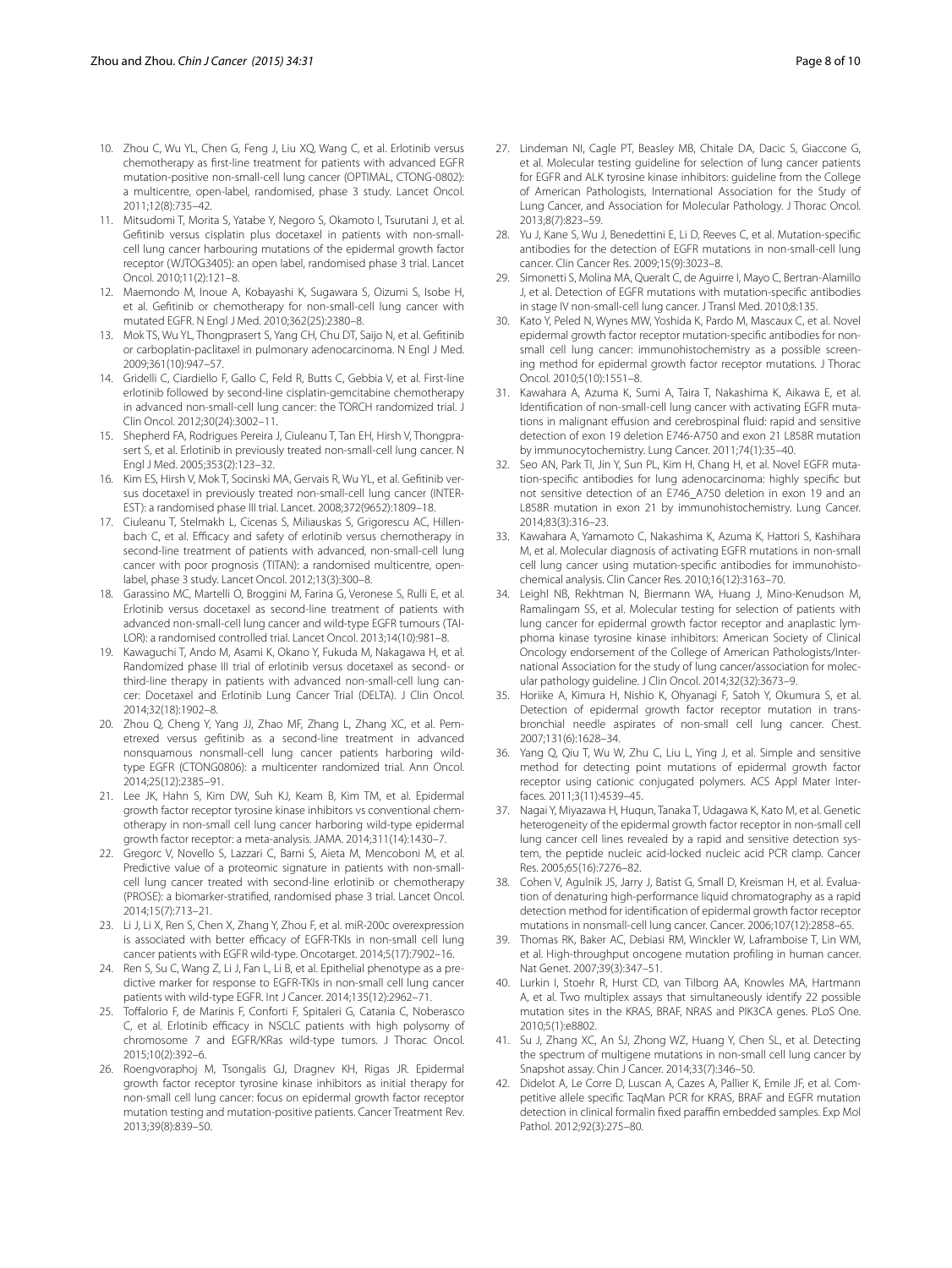- <span id="page-8-0"></span>43. Zhao C, Li X, Li J, Zhang Y, Ren S, Chen X, et al. Detecting ALK, ROS1 and RET fusion genes in cell block samples. Transl Oncol. 2014;7(3):363–7.
- <span id="page-8-1"></span>44. Ellison G, Zhu G, Moulis A, Dearden S, Speake G, McCormack R. EGFR mutation testing in lung cancer: a review of available methods and their use for analysis of tumour tissue and cytology samples. J Clin Pathol. 2013;66(2):79–89.
- <span id="page-8-2"></span>45. Zhou Q, Zhang XC, Chen ZH, Yin XL, Yang JJ, Xu CR, et al. Relative abundance of EGFR mutations predicts benefit from gefitinib treatment for advanced non-small-cell lung cancer. J Clin Oncol. 2011;29(24):3316–21.
- <span id="page-8-3"></span>46. Oxnard GR, Paweletz CP, Kuang Y, Mach SL, O'Connell A, Messineo MM, et al. Noninvasive detection of response and resistance in EGFR-mutant lung cancer using quantitative next-generation genotyping of cell-free plasma DNA. Clin Cancer Res. 2014;20(6):1698–705.
- <span id="page-8-4"></span>47. Diaz LA Jr, Bardelli A. Liquid biopsies: genotyping circulating tumor DNA. J Clin Oncol. 2014;32(6):579–86.
- <span id="page-8-5"></span>48. Soda M, Choi YL, Enomoto M, Takada S, Yamashita Y, Ishikawa S, et al. Identification of the transforming EML4-ALK fusion gene in non-smallcell lung cancer. Nature. 2007;448(7153):561–6.
- <span id="page-8-6"></span>49. Christensen JG, Zou HY, Arango ME, Li Q, Lee JH, McDonnell SR, et al. Cytoreductive antitumor activity of PF-2341066, a novel inhibitor of anaplastic lymphoma kinase and c-Met, in experimental models of anaplastic large-cell lymphoma. Mol Cancer Ther. 2007;6(12 Pt 1):3314–22.
- <span id="page-8-7"></span>Shaw AT, Yeap BY, Mino-Kenudson M, Digumarthy SR, Costa DB, Heist RS, et al. Clinical features and outcome of patients with non-small-cell lung cancer who harbor EML4-ALK. J Clin Oncol. 2009;27(26):4247–53.
- 51. Camidge DR, Doebele RC. Treating ALK-positive lung cancer—early successes and future challenges. Nat Rev Clin Oncol. 2012;9(5):268–77.
- <span id="page-8-8"></span>52. Blackhall FH, Peters S, Bubendorf L, Dafni U, Kerr KM, Hager H, et al. Prevalence and clinical outcomes for patients with ALK-positive resected stage I to III adenocarcinoma: results from the European Thoracic Oncology Platform Lungscape Project. J Clin Oncol. 2014;32(25):2780–7.
- <span id="page-8-9"></span>53. Shaw AT, Kim DW, Nakagawa K, Seto T, Crino L, Ahn MJ, et al. Crizotinib versus chemotherapy in advanced ALK-positive lung cancer. N Engl J Med. 2013;368(25):2385–94.
- <span id="page-8-10"></span>54. Solomon BJ, Mok T, Kim DW, Wu YL, Nakagawa K, Mekhail T, et al. Firstline crizotinib versus chemotherapy in ALK-positive lung cancer. N Engl J Med. 2014;371(23):2167–77.
- <span id="page-8-11"></span>55. Gridelli C, Peters S, Sgambato A, Casaluce F, Adjei AA, Ciardiello F. ALK inhibitors in the treatment of advanced NSCLC. Cancer Treat Rev. 2014;40(2):300–6.
- <span id="page-8-12"></span>56. Shaw AT, Kim DW, Mehra R, Tan DS, Felip E, Chow LQ, et al. Ceritinib in ALK-rearranged non-small-cell lung cancer. N Engl J Med. 2014;370(13):1189–97.
- <span id="page-8-13"></span>57. Kim D, Mehra R, Tan D. Ceritinib in advanced anaplastic lymphoma kinase (ALK)-rearranged (ALK+) non-small cell lung cancer (NSCLC): results of the ASCEND-1 trial. J Clin Oncol. 2014;32:5s(suppl; abstr 8003^)
- <span id="page-8-14"></span>58. Seto T, Kiura K, Nishio M, Nakagawa K, Maemondo M, Inoue A, et al. CH5424802 (RO5424802) for patients with ALK-rearranged advanced non-small-cell lung cancer (AF-001JP study): a single-arm, open-label, phase 1-2 study. Lancet Oncol. 2013;14(7):590–8.
- <span id="page-8-15"></span>59. Sakamoto H, Tsukaguchi T, Hiroshima S, Kodama T, Kobayashi T, Fukami TA, et al. CH5424802, a selective ALK Inhibitor capable of blocking the resistant gatekeeper mutant. Cancer Cell. 2011;19(5):679–90.
- <span id="page-8-16"></span>60. Gadgeel SM, Gandhi L, Riely GJ, Chiappori AA, West HL, Azada MC, et al. Safety and activity of alectinib against systemic disease and brain metastases in patients with crizotinib-resistant ALKrearranged non-small-cell lung cancer (AF-002JG): results from the dose-finding portion of a phase 1/2 study. Lancet Oncol. 2014;15(10):1119–28.
- <span id="page-8-21"></span>61. Shaw AT, Ou SH, Bang YJ, Camidge DR, Solomon BJ, Salgia R, et al. Crizotinib in ROS1-rearranged non-small-cell lung cancer. N Engl J Med. 2014;371(21):1963–71.
- <span id="page-8-24"></span>62. Camidge D, Ou S-H, Shapiro G. Efficacy and safety of crizotinib in patients with advanced c-MET-amplified non-small cell lung cancer (NSCLC). J Clin Oncol. 2014;32:5s(suppl; abstr 8001).
- <span id="page-8-25"></span>63. Planchard D, Mazieres J, Riely G. Interim results of phase II study BRF 113928 of dabrafenib in BRAF V600E mutation-positive non-small cell lung cancer (NSCLC) patients. J Clin Oncol. 2013;31(suppl; abstr 8029).
- <span id="page-8-26"></span>64. Mazieres J, Peters S, Lepage B, Cortot AB, Barlesi F, Beau-Faller M, et al. Lung cancer that harbors an HER2 mutation: epidemiologic characteristics and therapeutic perspectives. J Clin Oncol. 2013;31(16):1997–2003.
- <span id="page-8-27"></span>65. Nogova L, Sequist L, Cassier P. Targeting FGFR1-amplified lung squamous cell carcinoma with the selective pan-FGFR inhibitor BGJ398. J Clin Oncol. 2014;32:5s(suppl; abstr 8034).
- <span id="page-8-17"></span>Gainor JF, Tan DS, De Pas T, Solomon B, Ahmad A, Lazzari C, et al. Progression-free and overall survival in ALK-positive NSCLC patients treated with sequential crizotinib and ceritinib. Clin Cancer Res. 2015;21(12):2745–52.
- <span id="page-8-18"></span>67. Bergethon K, Shaw AT, Ou SH, Katayama R, Lovly CM, McDonald NT, et al. ROS1 rearrangements define a unique molecular class of lung cancers. J Clin Oncol. 2012;30(8):863–70.
- 68. Davies KD, Le AT, Theodoro MF, Skokan MC, Aisner DL, Berge EM, et al. Identifying and targeting ROS1 gene fusions in non-small cell lung cancer. Clin Cancer Res. 2012;18(17):4570–9.
- <span id="page-8-19"></span>69. Cai W, Li X, Su C, Fan L, Zheng L, Fei K, et al. ROS1 fusions in Chinese patients with non-small-cell lung cancer. Ann Oncol. 2013;24(7):1822–7.
- <span id="page-8-20"></span>70. Yasuda H, de Figueiredo-Pontes LL, Kobayashi S, Costa DB. Preclinical rationale for use of the clinically available multitargeted tyrosine kinase inhibitor crizotinib in ROS1-translocated lung cancer. J Thorac Oncol. 2012;7(7):1086–90.
- <span id="page-8-22"></span>71. Engelman JA, Zejnullahu K, Mitsudomi T, Song Y, Hyland C, Park JO, et al. MET amplification leads to gefitinib resistance in lung cancer by activating ERBB3 signaling. Science. 2007;316(5827):1039–43.
- <span id="page-8-23"></span>72. Bean J, Brennan C, Shih JY, Riely G, Viale A, Wang L, et al. MET amplification occurs with or without T790 M mutations in EGFR mutant lung tumors with acquired resistance to gefitinib or erlotinib. Proc Natl Acad Sci USA. 2007;104(52):20932–7.
- <span id="page-8-28"></span>73. Ou SH, Kwak EL, Siwak-Tapp C, Dy J, Bergethon K, Clark JW, et al. Activity of crizotinib (PF02341066), a dual mesenchymal-epithelial transition (MET) and anaplastic lymphoma kinase (ALK) inhibitor, in a non-small cell lung cancer patient with de novo MET amplification. J Thorac Oncol. 2011;6(5):942–6.
- <span id="page-8-29"></span>74. Schwab R, Petak I, Kollar M, Pinter F, Varkondi E, Kohanka A, et al. Major partial response to crizotinib, a dual MET/ALK inhibitor, in a squamous cell lung (SCC) carcinoma patient with de novo c-MET amplification in the absence of ALK rearrangement. Lung Cancer. 2014;83(1):109–11.
- <span id="page-8-30"></span>75. Eng C. RET proto-oncogene in the development of human cancer. J Clin Oncol. 1999;17(1):380–93.
- <span id="page-8-31"></span>Wang R, Hu H, Pan Y, Li Y, Ye T, Li C, et al. RET fusions define a unique molecular and clinicopathologic subtype of non-small-cell lung cancer. J Clin Oncol. 2012;30(35):4352–9.
- <span id="page-8-32"></span>77. Ciampi R, Nikiforov YE. RET/PTC rearrangements and BRAF mutations in thyroid tumorigenesis. Endocrinology. 2007;148(3):936–41.
- <span id="page-8-33"></span>Takeuchi K, Soda M, Togashi Y, Suzuki R, Sakata S, Hatano S, et al. RET, ROS1 and ALK fusions in lung cancer. Nat Med. 2012;18(3):378–81.
- 79. Kohno T, Ichikawa H, Totoki Y, Yasuda K, Hiramoto M, Nammo T, et al. KIF5B-RET fusions in lung adenocarcinoma. Nat Med. 2012;18(3):375–7.
- 80. Lipson D, Capelletti M, Yelensky R, Otto G, Parker A, Jarosz M, et al. Identification of new ALK and RET gene fusions from colorectal and lung cancer biopsies. Nat Med. 2012;18(3):382–4.
- <span id="page-8-34"></span>81. Cai W, Su C, Li X, Fan L, Zheng L, Fei K, et al. KIF5B-RET fusions in Chinese patients with non-small cell lung cancer. Cancer. 2013;119(8):1486–94.
- <span id="page-8-35"></span>82. Falchook GS, Ordonez NG, Bastida CC, Stephens PJ, Miller VA, Gaido L, et al. Effect of the RET inhibitor vandetanib in a patient with RET fusionpositive metastatic non-small-cell lung cancer. J Clin Oncol. 2014. doi[:10.1200/JCO.2013.50.5016](http://dx.doi.org/10.1200/JCO.2013.50.5016).
- <span id="page-8-36"></span>83. Drilon A, Wang L, Hasanovic A, Suehara Y, Lipson D, Stephens P, et al. Response to Cabozantinib in patients with RET fusion-positive lung adenocarcinomas. Cancer Discov. 2013;3(6):630–5.
- <span id="page-8-37"></span>84. Marais R, Light Y, Paterson HF, Mason CS, Marshall CJ. Differential regulation of Raf-1, A-Raf, and B-Raf by oncogenic ras and tyrosine kinases. J Biol Chem. 1997;272(7):4378–83.
- <span id="page-8-38"></span>85. Marchetti A, Felicioni L, Malatesta S, Grazia Sciarrotta M, Guetti L, Chella A, et al. Clinical features and outcome of patients with non-small-cell lung cancer harboring BRAF mutations. J Clin Oncol. 2011;29(26):3574–9.
- <span id="page-8-39"></span>86. Gautschi O, Pauli C, Strobel K, Hirschmann A, Printzen G, Aebi S, et al. A patient with BRAF V600E lung adenocarcinoma responding to vemurafenib. J Thorac Oncol. 2012;7(10):e23–4.